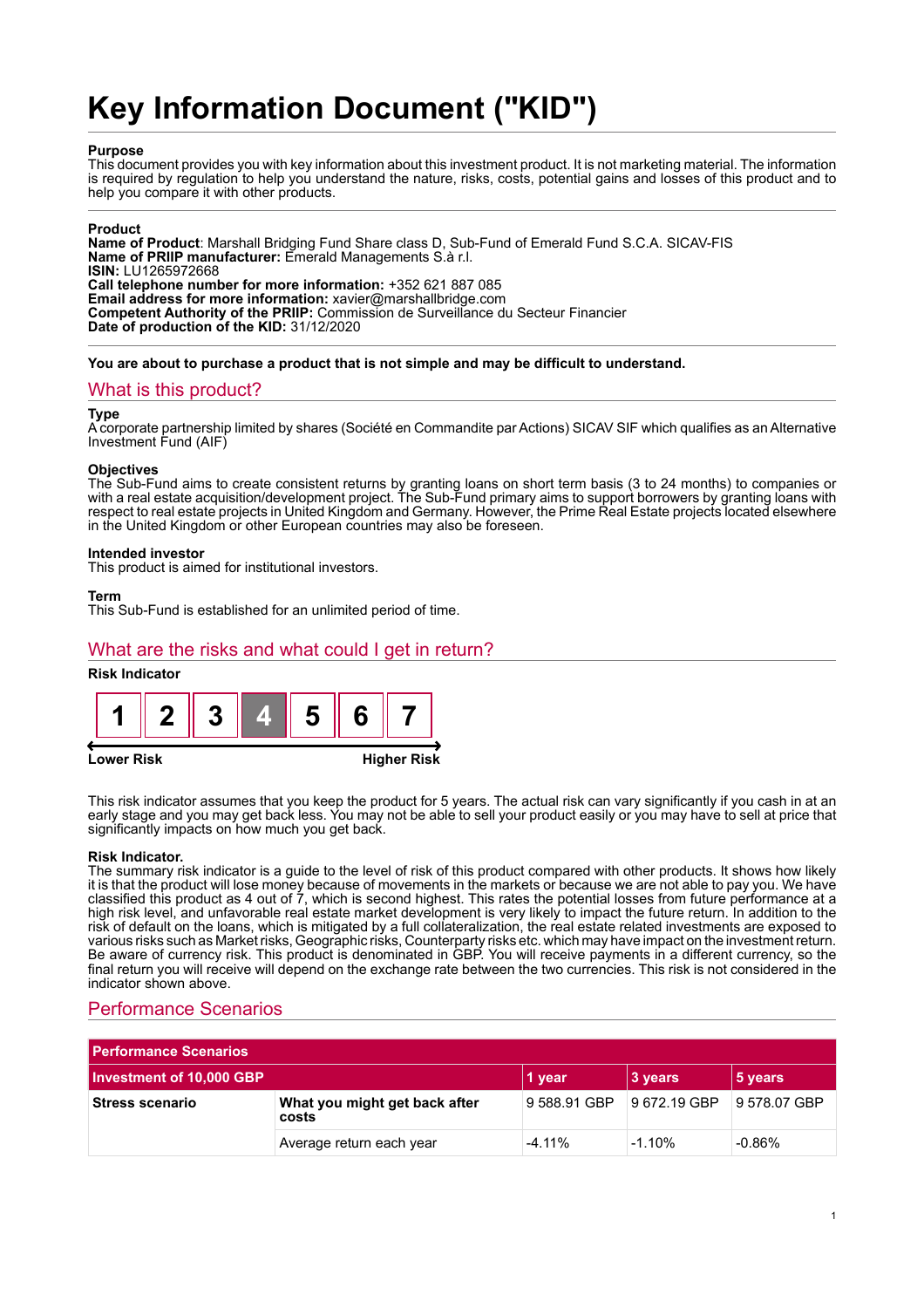| <b>Performance Scenarios</b>    |                                        |               |               |               |
|---------------------------------|----------------------------------------|---------------|---------------|---------------|
| <b>Investment of 10,000 GBP</b> |                                        | 1 year        | 3 years       | 5 years       |
| Unfavourable scenario           | What you might get back after<br>costs | 10 871.79 GBP | 12 993.34 GBP | 15 562.25 GBP |
|                                 | Average return each year               | 8.72%         | 9.12%         | 9.25%         |
| Moderate scenario               | What you might get back after<br>costs | 10 969.71 GBP | 13 199.51 GBP | 15 882.55 GBP |
|                                 | Average return each year               | 9.70%         | 9.69%         | 9.69%         |
| Favourable scenario             | What you might get back after<br>costs | 11 067.34 GBP | 13 407.52 GBP | 16 207.71 GBP |
|                                 | Average return each year               | 10.67%        | 10.27%        | 10.14%        |

This table shows the money you could get back over the next 5 years, under different scenarios, assuming that you invest GBP 10,000. The scenarios shown illustrate how your investment could perform. You can compare them with the scenarios of other products. The scenarios presented are an estimate of future performance based on evidence from the past, and may not anticipate any future performance. What you get back will vary depending on how the markets perform and how long you keep the investment. The stress scenario shows what you might get back in extreme market circumstances and does not take into account the situation where we are not able to pay you. The figures shown include all the costs of the product itself, but may not include all the costs that you pay to your advisor or distributor. The figures do not take into account your personal tax situation, which may also affect how much you may get back.

## What happens if Emerald Managements S.à r.l. is unable to pay out?

In the event of a liquidation of Emerald Managements S.à r.l. or ING Luxembourg S.A. in its quality of depositary, the assets of the AIF under management do not form part of their estate and cannot be claimed by their creditors.

## What are the costs?

The Reduction in Yield (RIY) shows what impact the total costs you pay will have on the investment return you may receive. The total costs take into account one-off, ongoing and incidental costs.

The amounts shown here are the cumulative costs of the product itself, for the Recommended Holding Period. They include potential early exit penalties. The figures assume you invest GBP 10,000. The figures are estimates and may change in the future.

The person selling or advising you about this product may charge you other costs. If so, this person will provide you with information about these costs and show you the impact that all costs will have on your investment over time. **Costs over time**

| Investment 10,000<br><b>Scenarios</b> | If you cash in after 1 If you cash in after $3$ If you cash in after 5<br>vear | <b>vears</b> | <b>vears</b> |
|---------------------------------------|--------------------------------------------------------------------------------|--------------|--------------|
| <b>Total costs</b>                    | 384.07 GBP                                                                     | 1435.54 GBP  | 2 982.06 GBP |
| Impact on return (RIY) per year       | 3.84%                                                                          | $3.84\%$     | 3.84%        |

## **Composition of costs**

The table below shows:

- 1 the impact each year of the different types of costs on the investment return you might get at the end of the recommended holding period;
- the meaning of the different cost categories.

| Impact on return per year for the Recommended Holding Period |                                |          |                                                                                                                                                                                                |  |
|--------------------------------------------------------------|--------------------------------|----------|------------------------------------------------------------------------------------------------------------------------------------------------------------------------------------------------|--|
| One-off costs<br>annualized over 5<br>vears                  | Entry costs                    | $0.00\%$ | The impact of the costs you pay when entering your<br>investment. This is the most you will pay, and you could<br>pay less. This does not include the costs of distribution of<br>our product. |  |
|                                                              | Exit costs                     | $0.00\%$ | The impact of the costs of exiting your investment when it<br>matures. 5% for the first year to 1% for the fifth year<br>decreasing each year and applied to the amount<br>redeemed.           |  |
| Ongoing costs                                                | Portfolio transaction<br>costs | 0.99%    | The impact of the costs of us buying and selling underlying<br>investments for the product.                                                                                                    |  |
|                                                              | Other ongoing costs            | 2.43%    | The impact of the costs that we take each year for<br>managing your investment and the costs presented in<br>Section II                                                                        |  |